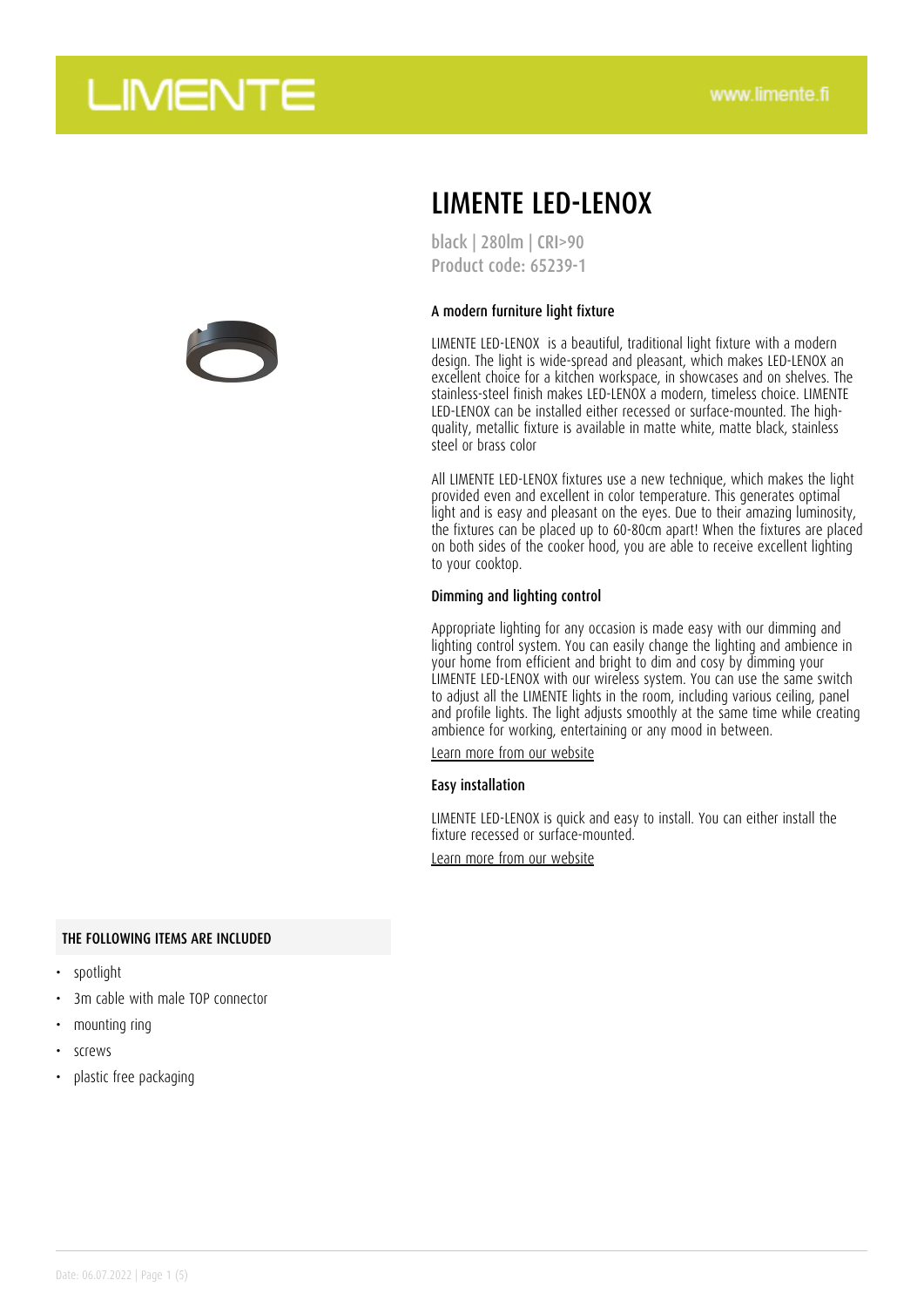## LENOX BL SEPARATE LAMP

### OVERVIEW

| <b>PRODUCT CODE</b> | 65239-1                            |
|---------------------|------------------------------------|
| <b>GTIN-CODE</b>    | 6438400004337                      |
| ELECTRICAL NUMBER   | 4139887                            |
| ETIM GENERAL NAME   | <b>Furniture luminaire</b>         |
| ETIM CLASS          | Downlight/spot/floodlight EC001744 |
| ETIM GROUP          | 41 Domestic light fittings         |
| <b>COLOUR</b>       | <b>Black</b>                       |
| <b>LAMP TYPE</b>    | LED                                |

### SPECIFICATIONS

| <b>PRODUCT DIMENSIONS</b>                | 64.0 x 64.0 x 15.5                                                           |
|------------------------------------------|------------------------------------------------------------------------------|
| <b>MOUNTING METHOD</b>                   | Surface mounted/recessed mounted                                             |
| <b>COLOUR TEMPERATURE</b>                | 4000 K                                                                       |
| <b>COLOUR RENDERING INDEX CRI</b>        | $> 90$                                                                       |
| <b>RATED LIFE TIME</b>                   | 35.000h (L80B10)                                                             |
| <b>ENERGY EFFICIENCY CLASS</b>           |                                                                              |
| <b>LUMINOUS FLUX</b>                     | 280 lm                                                                       |
| <b>EFFICIENCY</b>                        | $70 \, \text{Im}/\text{W}$                                                   |
| <b>VOLTAGE</b>                           | 24 V DC                                                                      |
| <b>INGRESS PROTECTION CODE</b>           | IP44/IP20                                                                    |
| NUMBER OF LEDS/M                         |                                                                              |
| <b>INPUT POWER</b>                       | 4 W                                                                          |
| <b>NUMBER OF SWITCHING CYCLES</b>        | > 50000                                                                      |
| AMBIENT TEMPERATURE RANGE                | $-20^{\circ}$ C $-50^{\circ}$ C                                              |
| <b>INPUT POWER CONNECTOR</b>             |                                                                              |
| <b>WARRANTY PERIOD (MONTHS)</b>          | 24                                                                           |
| <b>ADDITIONAL COVER (MONTHS)</b>         | 36                                                                           |
| <b>INSTALLATION AND OPERATING MANUAL</b> | https://www.limente.fi/Images/productpics/instructions/limente_led-lenox.pdf |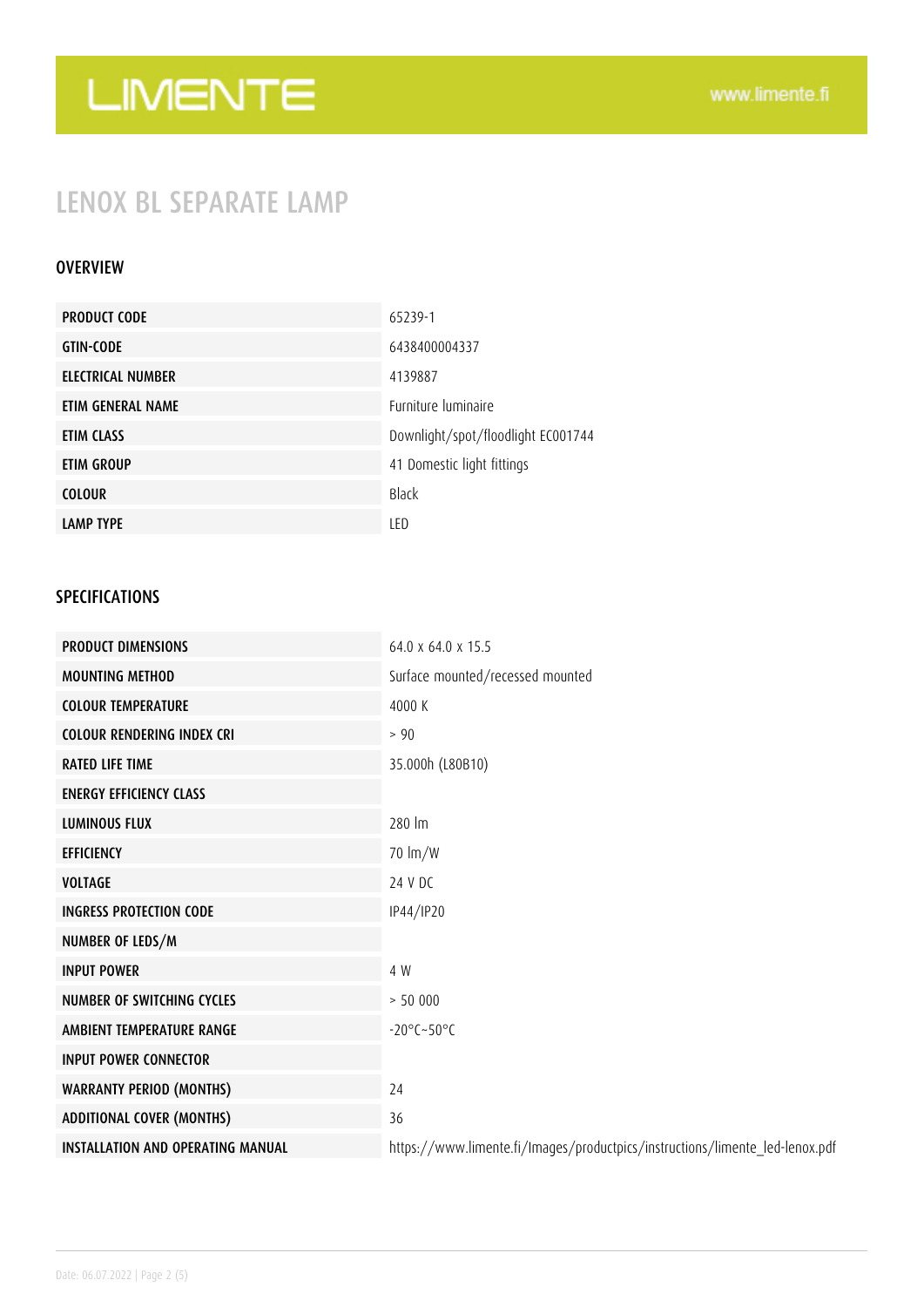## LENOX BL SEPARATE LAMP

### RECOMMENDED ACCESSORIES

| <b>PRODUCT CODE</b> | <b>PRODUCT</b>                                        |
|---------------------|-------------------------------------------------------|
| 640451              | SMART 451, WIRELESS LIGHTING CONTROL KIT, 24 V        |
| 640420              | SMART 420, WIRELESS LIGHT CONTROL                     |
| 640421              | SMART 421, WIRELESS LIGHT CONTROL                     |
| 640422              | SMART 422, WIRELESS LIGHT CONTROL                     |
| 640424              | SMART 422, WIRELESS LIGHT CONTROL                     |
| 640350              | SMART 350 SET, WIRELESS LIGHT CONTROL, REMOTE CONTROL |
| 640351              | SMART 351, WIRELESS LIGHT CONTROL                     |
| 640352              | SMART 352, WIRELESS LIGHT CONTROL                     |
| 640425              | SMART 425, WIRELESS LIGHT CONTROL                     |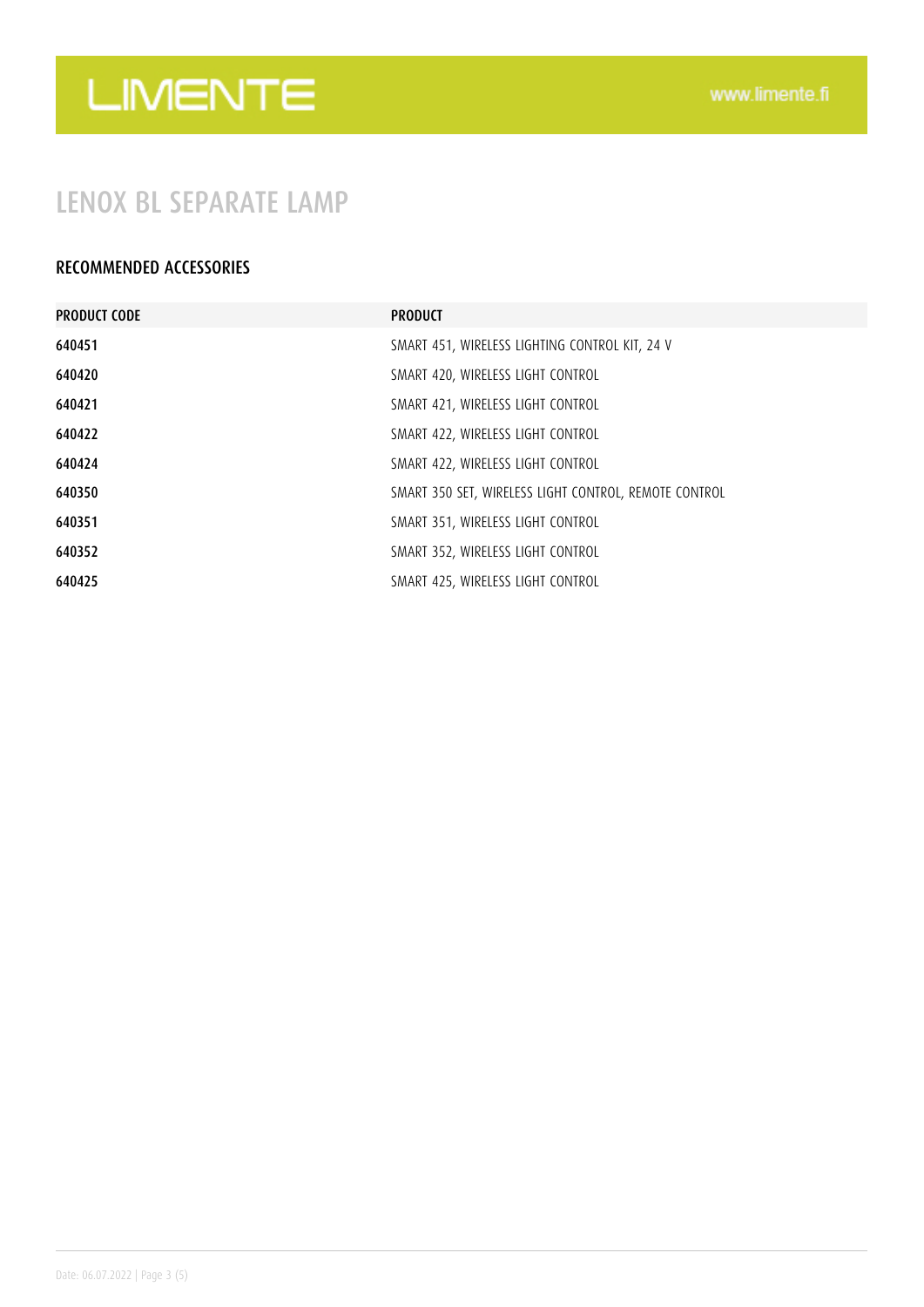## LENOX BL SEPARATE LAMP